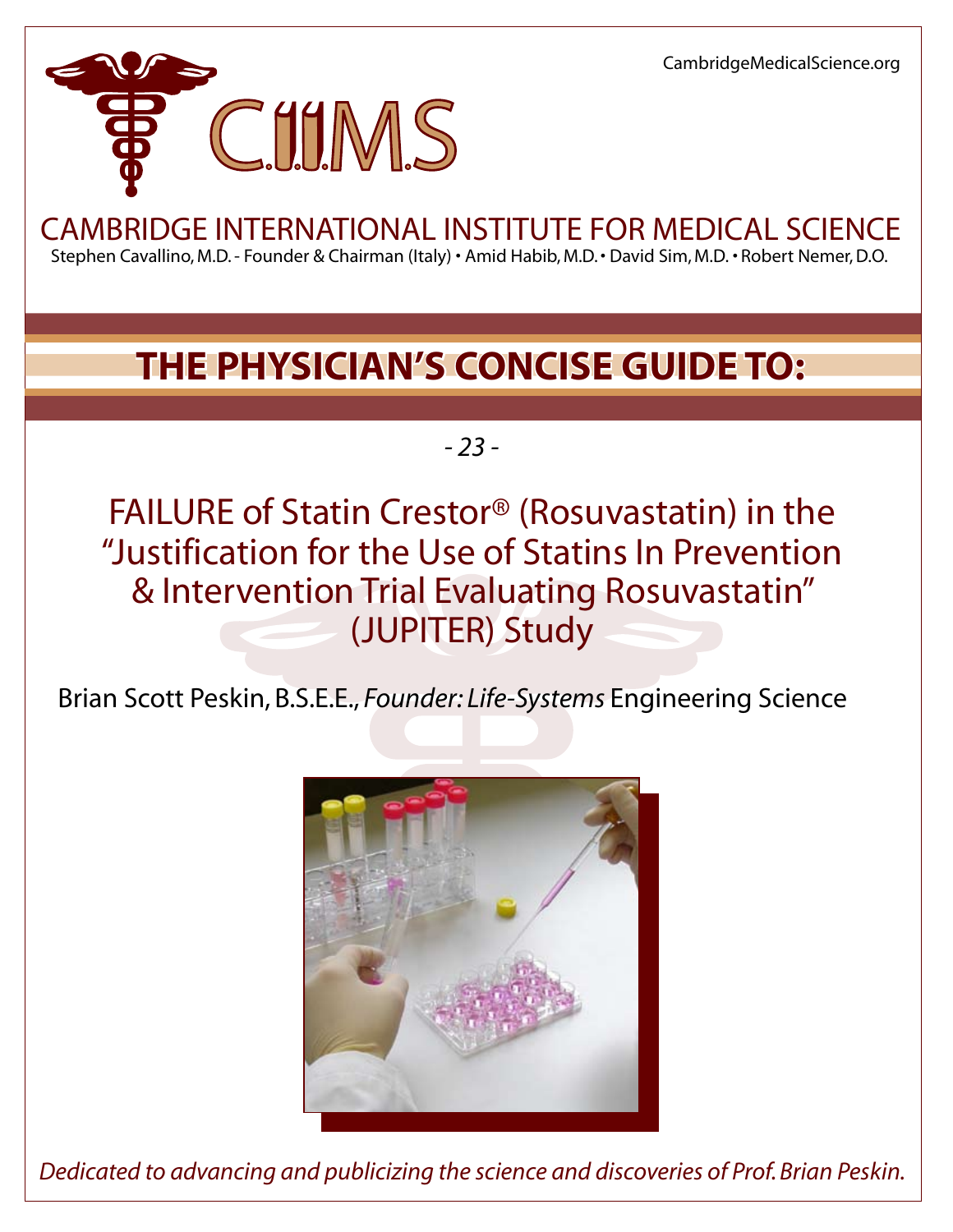There is simply no one better in the 21st century at developing practical health-related solutions based on the world's leading medical and nutritional science. **"Science — Not opinion" is Brian's trademark.** When Brian is through explaining a topic it is "case closed!" When he says it, you "can take the information to the bank!"

**There is simply r**<br>practical health-rela<br>nutritional science.<br>"Brian is through exp<br>"can take the inform<br>Unlike most of<br>nutritional recommed<br>had to reverse or si<br>that have tackled  $\epsilon$ <br>popularized need for<br>harm of supplem Unlike most of his peers' recommendations, Brian's health and nutritional recommendations have stood the test of time. **Brian has never had to reverse or significantly alter any of his medical reports—reports that have tackled everything from the dangers of soy, to the wrongly popularized need for fiber in the diet, to his warning about the potential harm of supplementing with copious amounts of omega-3**. In 1995 he published the report "Fiber Fiction" and finally, eleven years later, others in research are acknowledging the silliness of recommending fiber in the diet of a human being. Brian's latest crusade is to warn of the dangers of excess omega-3 (in particular, fish oil) and how it will lead to increased cases of skin cancer. The list goes on and on…

Brian received an appointment as an Adjunct Professor at Texas Southern University in the Department of Pharmacy and Health Sciences (1998-1999). **The former president of the University said of his discoveries: "...His nutritional discoveries and practical applications through** *Life-Systems*  **Engineering are unprecedented."** Brian earned his Bachelor of Science degree in Electrical Engineering from Massachusetts Institute of Technology (MIT) in 1979. Brian founded the field of *Life-Systems* Engineering Science in 1995. This field is defined as *The New Science of Maximizing Desired Results by Working Cooperatively with the Natural Processes of Living Systems*. To many, Brian is THE MOST TRUSTED AUTHORITY ON HEALTH AND NUTRITION IN THE WORLD.

Brian continues to be a featured guest on hundreds of radio and television shows both nationally and internationally. His sheer number of accomplishments during the last decade of the 20th century and into the 21st century are unprecedented and uniquely designate him as the #1 authority in the world of what really works and why. Forget listening to the popular press or most popular so-called health magazines. Their editors simply don't understand the complicated science that they write about — they merely "parrot" what everyone else says without independent scientific verification. Their recommendations often have no basis in reality of how the body works, based on its physiology.

Brian has dedicated his life to provide the truth — which is almost always opposite to what everyone says. Here's why Brian is the #1 man in America to listen to when it comes to your health.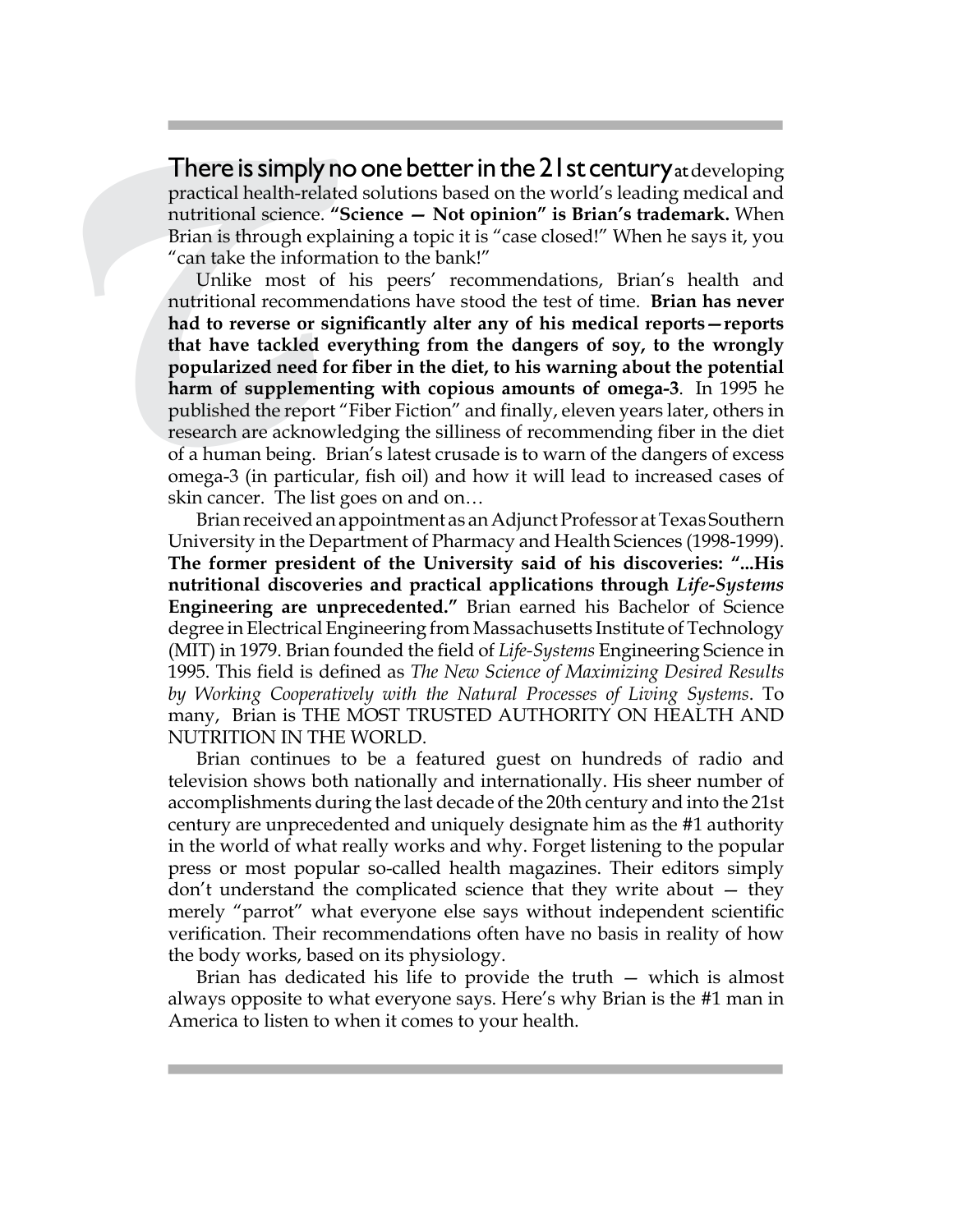## Why Today's Medical "Breakthroughs" Often Become Tomorrow's Discredited Science

*Discover* Magazine published an exceptional article regarding a Yale School of Medicine emergency physician's horrendous experience with giving a stroke patient a drug meant to save his life, which instead killed him. Marketing hype is misleading both physicians and their patients. Here is the information from this article that you need to  $kmow!$ :

· "Drug manufacturers are **spending more to promote their products** while being subject to tighter regulation and **greater pressure for financial returns**.

· "John P.A. Ioannidis, an epidemiologist at Tufts University School of Medicine in Boston, analyzing published clinical (drug) studies between 1990 and 2000, found that "**key claims of nearly one-third (14 out of 49) of the original** *research studies* **he examined were either** *false* **or** *exaggerated*.

· "A 2006 analysis published in the *American Journal of Psychiatry* found that **90 percent of manufacture-sponsored** studies of antipsychotic drugs **led to claims that the study drug was as good as, or superior to, every other drug in its class**. [Note: If they didn't say this then no one would use their new drug — why would they?]

· "Marcia Angel [MD], the former editor-in-chief of *The New England Journal of Medicine (NEJM)*, says that **most doctors are ill equipped to critically access the conclusions of researchers**." [Note: physicians typically don't have backgrounds in statistical analysis, nor do they have time for these analyses ― they should not have to! They rely (and should be able to rely) on drug companies not to mislead them. Tragically, this is often a big mistake.] Dr. Angel goes on to say…

· "Let me tell you the dirty secret of medical journals: **It is very hard to find enough articles to publish**. With a rejection rate of 90% for original research, we were hard pressed to find 10% that were worth publishing. So you **end up publishing weak studies** because there is so much bad work out there. **Doctors, Angell says, are not skeptical** 

<sup>1. &</sup>quot;Medicine's Magic Bullets," Jeanne Lenzer, July 2008, pages 46- 52.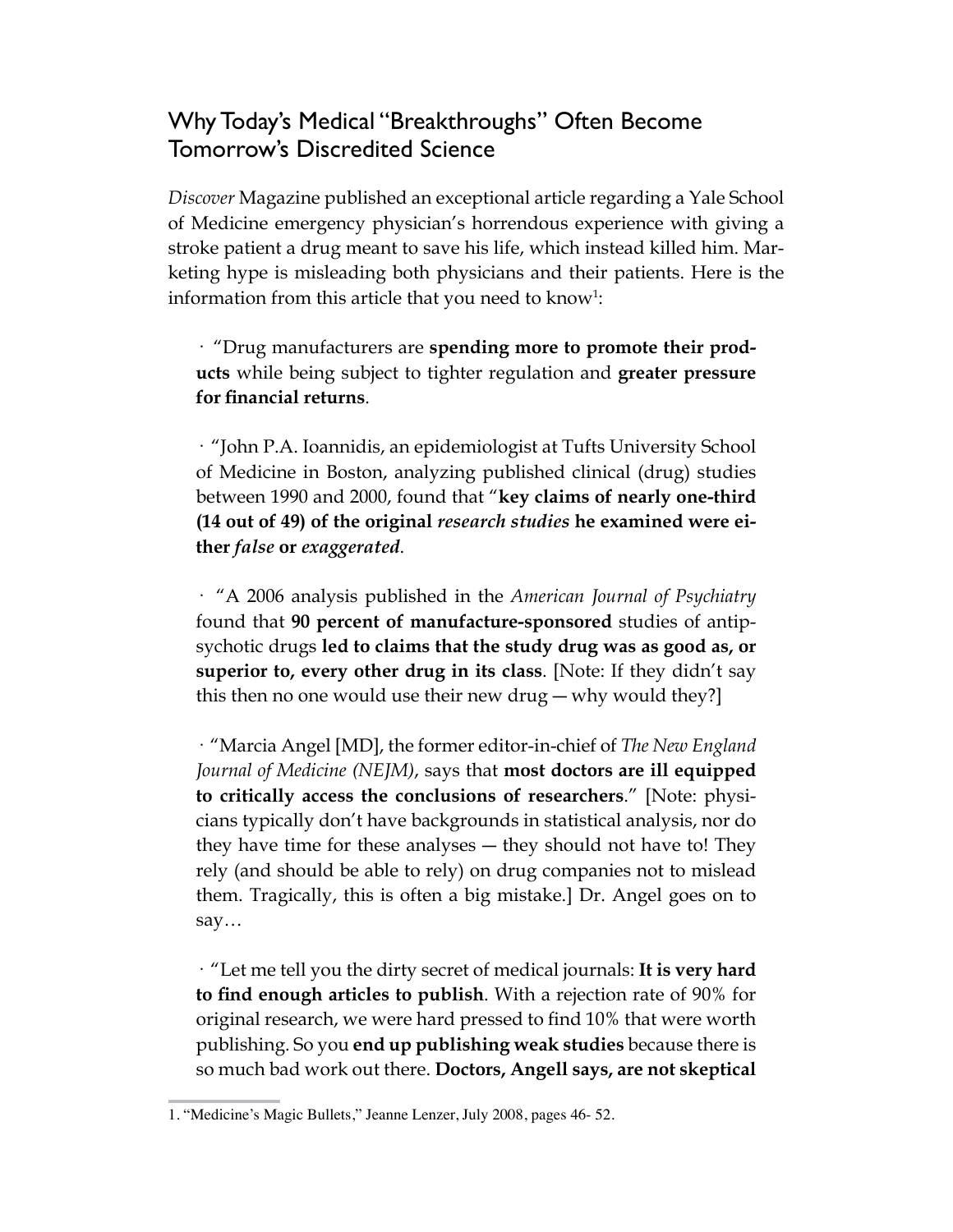**enough about what they read in top journals**. They should say, 'I don't believe this; prove it to me.'

· "One way to **make drugs look better or safer** is to **report only successful studies while ignoring those with bad results**. [Note: This routinely happens in the medical journals and so physicians are misled.]

· "John Abramson [MD], a clinical instructor at Harvard Medical School and author of *Overdosed in America: The Broken Promise of American Medicine* states '**You can lower cholesterol levels with a drug, yet provide no health benefits whatsoever**.'

· "'…**Dying [from heart attack] with corrected cholesterol is not a successful outcome**'.…" (Emphasis added.)

## ◗ *Life-Systems* **Engineering Science Commentary**

Is it any wonder physicians either don't believe much of what they read in the medical journals or are misled by them? No, it isn't. You can see from the above that drug manufacturers have been forced to become superb marketers ― likely the best marketers in the world. Because so many drugs have horrific side-effects and so few drugs can be brought to the marketplace at all, the pharmaceutical companies are forced to make these few drugs "blockbusters" with little regard to each drug's actual performance. The perfect example of this masterful marketing is the use of statins as the following article details.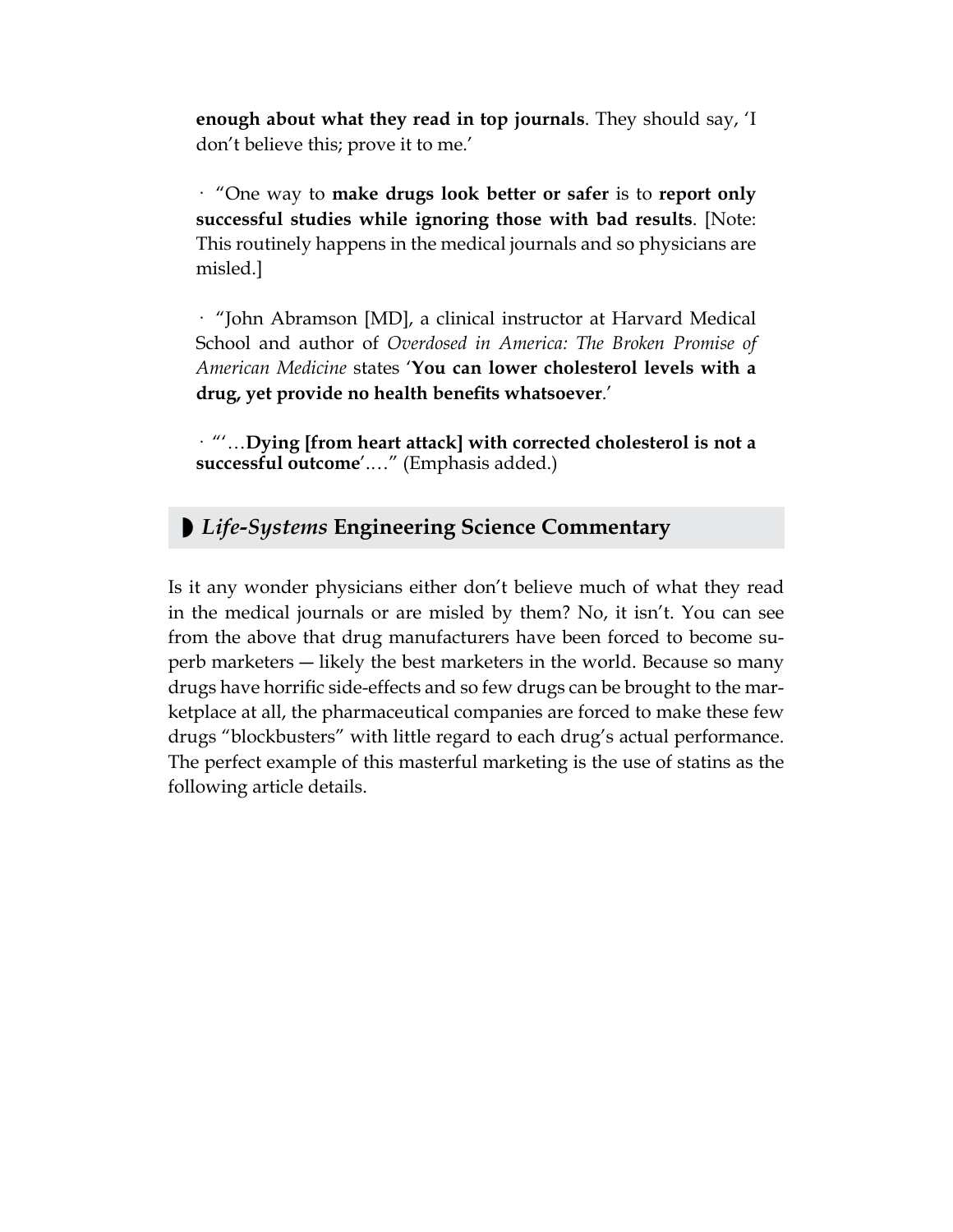FAILURE of Statin Crestor® (Rosuvastatin) in the "Justification for the Use of Statins In Prevention and Intervention Trial Evaluating Rosuvastatin" (JUPITER) Study\*

#### **Brian Scott Peskin, B.S.E.E., Founder: Life-Systems Engineering Science**

That's right, FAILURE. The JUPITER study as reported in *The New England Journal of Medicine* (Ridker PM, et al, 2008;359:2195-207, published November 20) clearly showed another statin failure when the study is analyzed using science instead of emotion.

My review flies in the face of reactions from the American Heart Association and every news organization that has recently reported on this very carefully conceived and constructed study. There is an enormous difference between "carefully constructed" and first-rate science.

First, this study applies to a **sample population that is virtually nonexistent** meaning that even if the drug did work (which it doesn't), it wouldn't likely help you. **In fact, the researchers had to conduct the trial at 1315 different locations** to find "special" people meeting the study "requirements." That's right. **On average, 4 out of every 5 potential subjects were rejected, so that each location only contributed on average 13 patients to the grand total of 17,802 patients**—a ridiculously small number, making the process extremely costly and raising the question of why these scientists would go to such extreme lengths.

If the JUPITER trial was such a failure—all statin studies have to fail when measured based on science and not marketing—then why are so many physicians raving about JUPITER's success? The short answer is that when you are desperate to find anything that might work, you make mistakes—*big* mistakes. Rosuvastatin clearly doesn't work according to the pharmaceutical company's own measure for success of a drug, which is called the NNT (number needed to treat). The NNT for the Jupiter trial (prevention of a major cardiovascular event) was 95, meaning that for every 95 patients given the drug, it was a failure for 94 patients or a failure rate of 99%! (Note that this failure rate does not include additional patients who

<sup>\*</sup> I wish to thank Uffe Ravnskov, M.D., Ph.D., Marissa Carter, Ph.D., Sandy Szware's "Junkfood Science" column, Michael Eades, M.D., and distinguished cardiologist David Sim, M.D.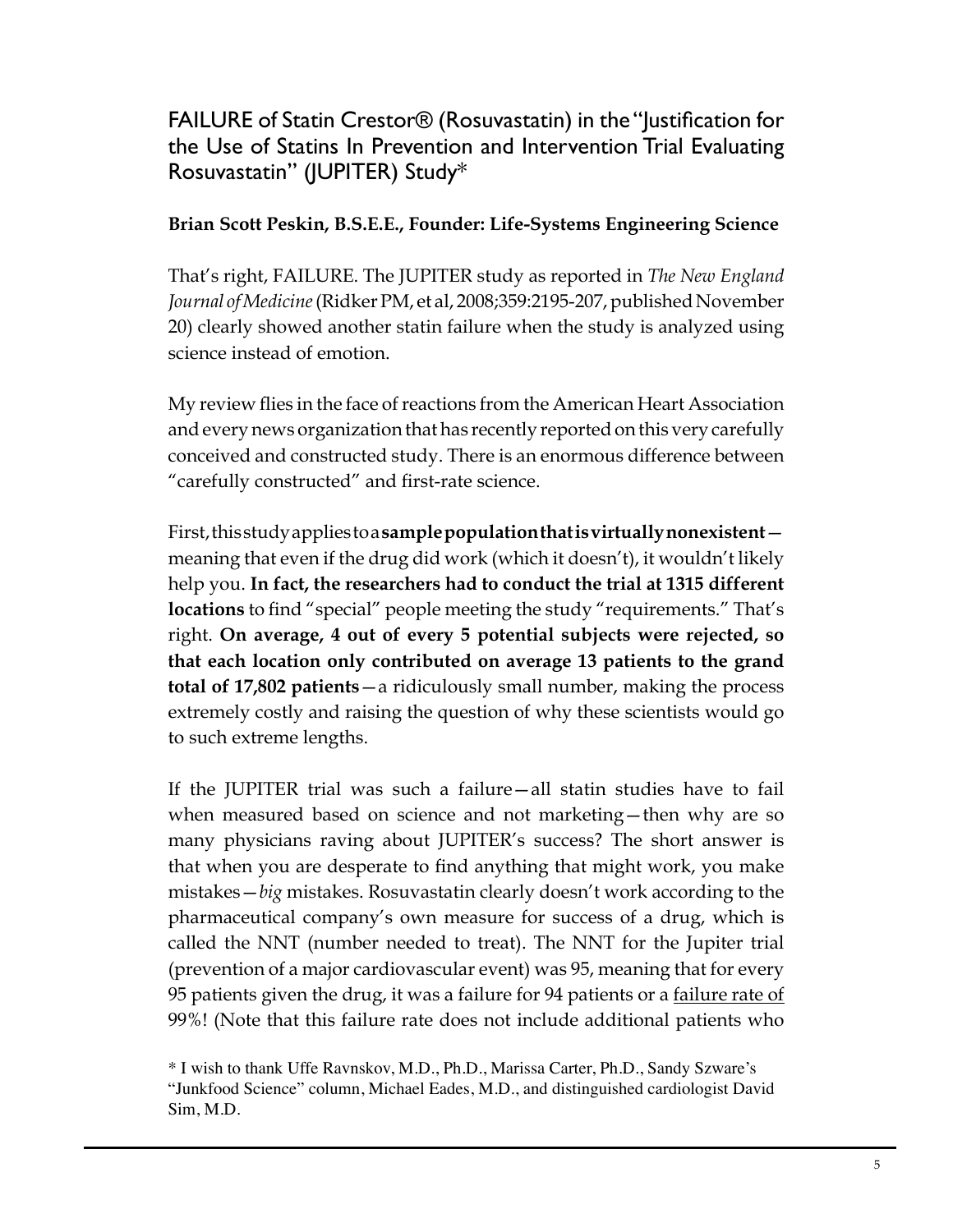suffered harmful side effects.). Contrast this with an antibiotic or insulin reducing blood sugars that have NNTs of 1, meaning that for every 100 patients treated, 99 patients are cured. The higher the NNT, the *worse* the drug's performance.

In this trial, LDL cholesterol was lowered an average of 50% and C-reactive protein (CRP) was decreased 37%. These changes, however, are not significant because they do not focus on or impact the metabolic pathways that are truly causal and predictive for prevention of cardiovascular disease.

Physicians are grasping at straws, desperate to have something to give patients, even if it works poorly. Desperate people do desperate things, such as failing to ask critical questions and taking pharmaceutically-paid studies at face value without looking too deeply, asking insightful questions, or even using common sense. Add this to the pharmaceutical companies' enormous physician advertising budget dedicated to statins and it is no wonder that physicians are on the statin bandwagon.

My article is not an indictment of physicians; it is an attack on pharmaceutical companies. Understand that most drugs do not make it successfully into human trials. After a pharmaceutical company spends hundreds of millions of dollars and close to a decade in time, most new drug trials are disallowed. Whenever the pharmaceutical company finds a drug that doesn't kill too many people or cause too many serious side effects (there are very few drugs that meet those criteria) they have to put all of their hopes of staying in business on that drug. Never forget that pharmaceutical companies started marketing statins in 1986 and it has taken them over 20 years and an enormous amount of money to achieve the result of having persuaded almost everyone, mistakenly, to believe the simplistic "cholesterol theory." (Please refer to the Special Medical Report "The Failure of Vytorin and Statins to Improve Cardiovascular Health: Bad Cholesterol or Bad Theory" at www. brianpeskin.com or in the peer-reviewed *Journal of American Physicians and Surgeons* at *http://www.jpands.org/jpands1303.htm*.)

As discussed in this article, the correct anti-inflammatory answer is consumption of the parent essential oil omega-6 (EFA) for its  $\mathrm{PGE}_{\text{1}}$  (the body's most potent natural anti-inflammatory) effect. The anti-thrombosis answer is in the PEO (parent omega-6) derivative arachadonic acid's prostacyclin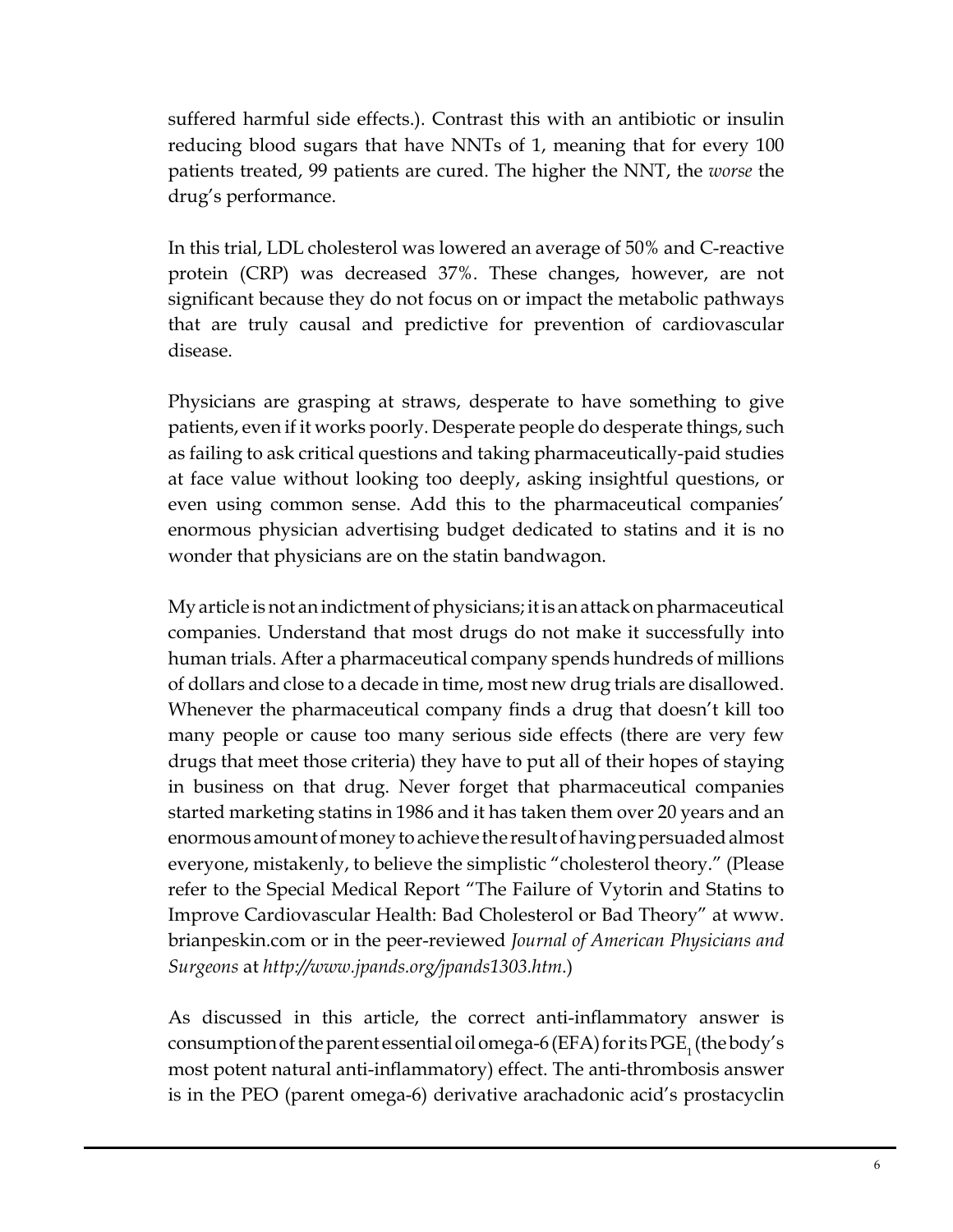production — which is the body's potent natural anti-aggretory/antiplatelet adhesion weapon.

Because pharmaceutical companies already understood that statins did not alleviate heart disease and caused horrific side effects in too many people, they needed to create a problem that statins actually helped.

It is most important to understand that the gross failure of the Vytorin study in the ENHANCE trial a few years back was withheld by the pharmaceutical company for about 2 years while another study was "developed." They knew they would have to address the fact that despite a 50% reduction in LDL cholesterol, arterial clogging in patients' lumen (vessel interior) was *not reduced*, intima-media thickness was *not reduced*, and atherosclerosis was *not lessened*. This was a major embarrassment and the pharmaceutical company said nothing about the ENHANCE trial for close to 2 years. Their admission of the ENHANCE debacle coincided with their "discovery" that statins aided a new, more important health concern. What good fortune for the pharmaceutical industry!

### Here's what you need to know:

• The JUPITER study enrolled only men OVER 50 and women OVER 60, with average ages of 66. No results should be allowed to be generalized to other untested populations.

• Patients were "pre-screened" for a month and patients with any history of inflammatory disorders like any history or evidence of heart disease, high blood pressure, diabetes, and arthritis, were eliminated or excluded. You simply can't do this and expect to generalize the results to most physicians' practices.

• These selected people had elevated C-reactive protein levels. C-reactive protein is MERELY a GENERALIZED, nonspecific marker of inflammation that can be caused by a common cold, emotional stress, or even a sprained ankle.

• The patient population was decidedly atypical, with "normal" LDL cholesterol AND elevated C-reactive protein. Patients had no history of any inflammatory disorders. The study authors were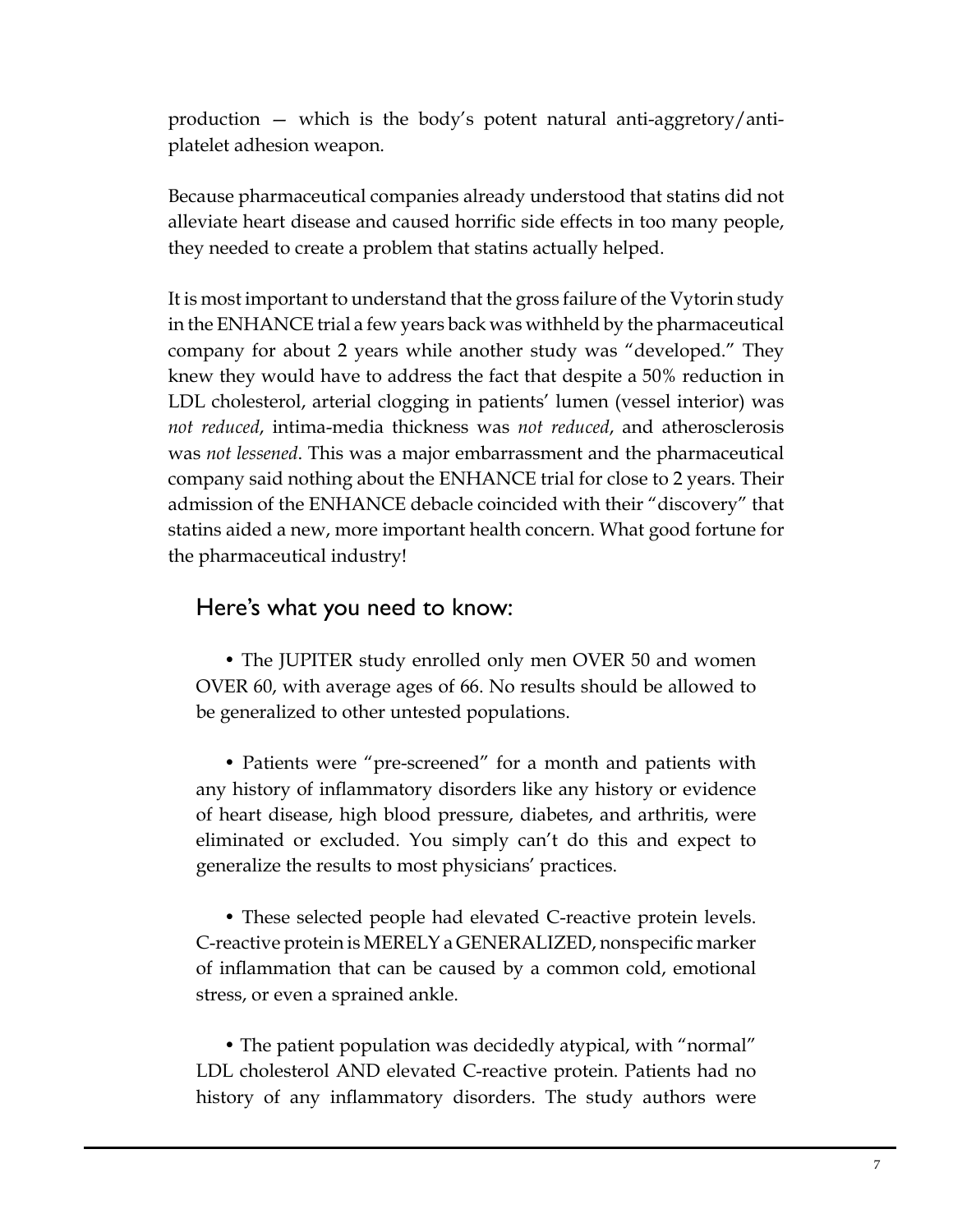trying to claim that the inflammation came from cardiovascular inflammation exclusively. I applaud their effort. Nice try, but wrong. I will discuss why in detail shortly.

Critical Issue #1: The pharmaceutical companies use the "doubleedged" method of misleading both physicians and their patients. When the drug side effect is harmful, they tell physicians that it only occurred in a "small" group. In the example above, the pharmaceutical companies reported great success in the drug's effectiveness with that same "small group." However, in reporting harmful side effects, they then call the exact same results "minor." This is exactly what they did to minimize the increased cases of diabetes in the Crestor patients. *Medical News Today* (Nov. 10, 2008) reported "…[B]ut there was a slight **increase in diabetes incidence in the statin group**, [although the magnitude of that increase was the same as those supposedly helped by the drug.] **which is usual in most statin trials**."

Critical Issue #2: Medical journals and the pharmaceutical companies repeatedly report inflated drug effectiveness when there isn't any. Both physicians and patients are misled with such inflated reports of drug effectiveness. Furthermore, harmful side effects are often under-reported. This is done by allowing very large probability values (allowing errors often in excess of 20%) instead of the more reasonable 5% error value. Everyone therefore is misled with a double-whammy: a drug that doesn't work, and which also delivers horrific side effects (like a rise in diabetes)—and neither shortcoming is revealed.

• Out of nearly 18,000 subjects, there were less than 450 deaths in both groups over the years of the study—a relatively small number given the large sample size and age of the patient population. There were 22.24 deaths per 1,000 in the treatment arm and 27.75 deaths per 1,000 in the placebo group. The ABSOLUTE RISK reduction (this concept is key) in death due to rosuvastatin compared to placebo was a difference of only 5.51 per 1,000 patients and for heart attack, stroke, or confirmed death from cardiovascular causes, a difference of 8.28 per 1,000 patients annually. **This so-called "success" translates to an** *NNT of 120 (99.2% FAILURE)*. Thus, to prevent a single stroke or heart attack event, or death from cardiovascular causes, 120 patients would have to be treated for 1.9 years! (This number was also reported in an accompanying editorial to the study by Mark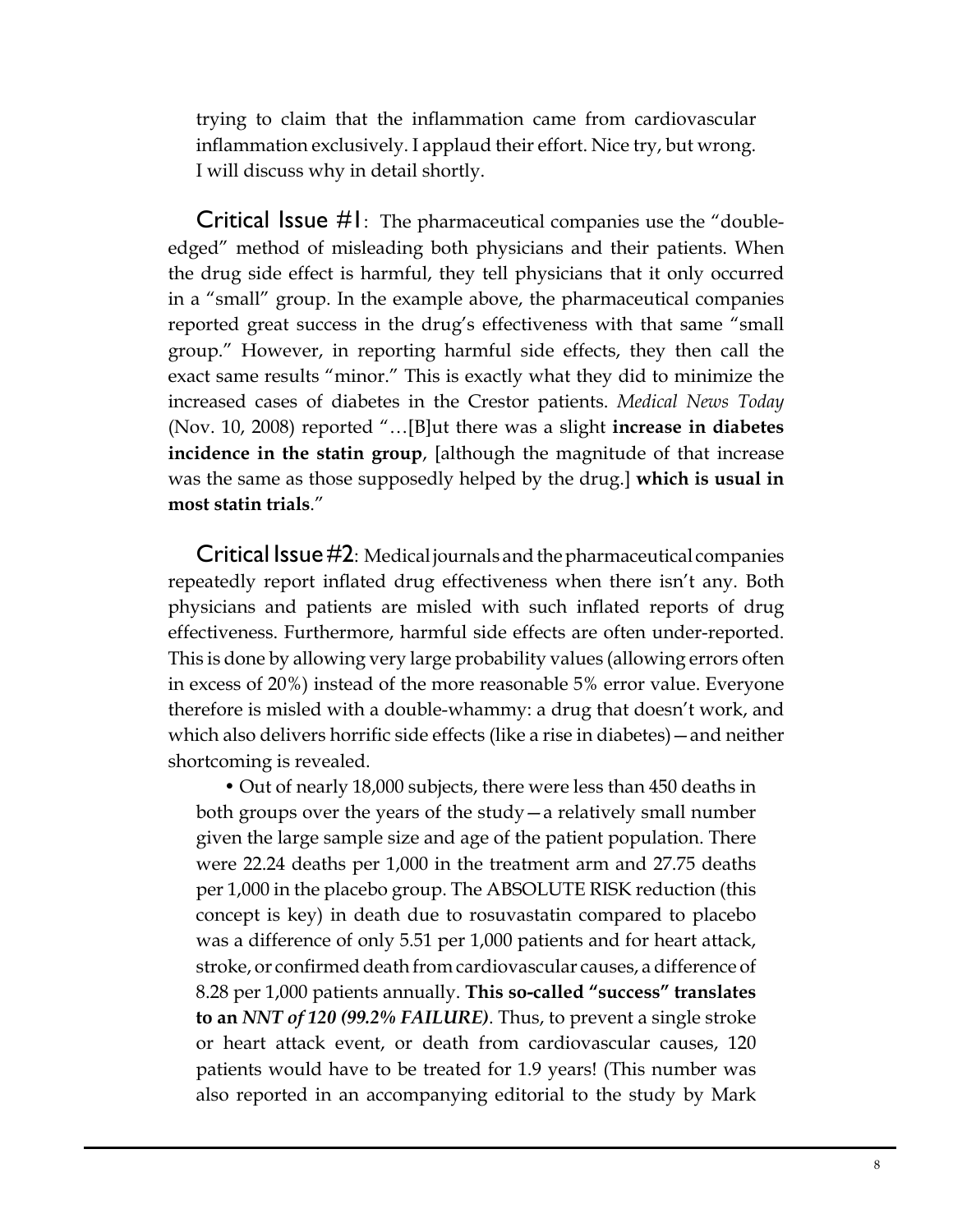Hlatky, MD, Stanford University School of Medicine. His major interests are in outcomes research, *evidence-based medicine*, and *costeffectiveness analysis*. He introduced data collection about economic and quality-of-life endpoints in several randomized trials, principally trials of therapies for cardiovascular disease.) Once again, we are at the statins' "magical" 100 NNT (99% FAILURE). Statins don't work no matter how you try to "massage" results. Remember, antibiotics and insulin have NNTs of close to 1—they work for everyone—yet most drugs don't work at all, and that's why they need thousands of people in clinical trials to show a few positive results. Translation: The drug is an utter FAILURE. A 99% failure rate simply cannot, under any circumstances, be called "successful."

The NNT is fundamental in measuring any drug's effectiveness. It is the sole measure of the drugs significance and effectiveness. Remember, we never want to use "relative risk." We want to use "absolute risk." Here's why. What is the true difference between 2 out of 1,000,000 and 1 out of 1,000,000? Is it the same as the difference between 2 out of 10 and 1 out of 10? Of course not; no research scientist or person with any schooling in mathematics would even attempt to say it is. Yet, the pharmaceutical industry would have you believe the difference is the same  $50\% - (2-1)/2$ = 50%. The problem with that method is that it totally *disregards sample size and the entire field of statistical analysis*. The real answer in the first case is next to 0 (as in most drug studies). In the second case it is 1 out of 10 or 10%.

• The placebo (untreated) group had 51 more patients with a family history of premature cardiovascular disease than the treated group, giving an unfair advantage to the drug-treated group. We see how this study is already slanted toward the pharmaceutical company. We already know there is nothing genetic about the majority of cardiovascular issues. The problem is in the adulterated parent omega-6 oils so prevalent in U.S. diets. (See Special Medical Report "The Scientific Calculation of the Optimum Omega 6/3 Ratio.")

• RED FLAG #1: Note that this screening showed only 1% for diabetes (from the supplementary data). That is extremely odd since the national (reported) incidence of type  $1 +$  type  $2$  diabetics is about 8-9%. Therefore, the "eligible trial population" used in this clinical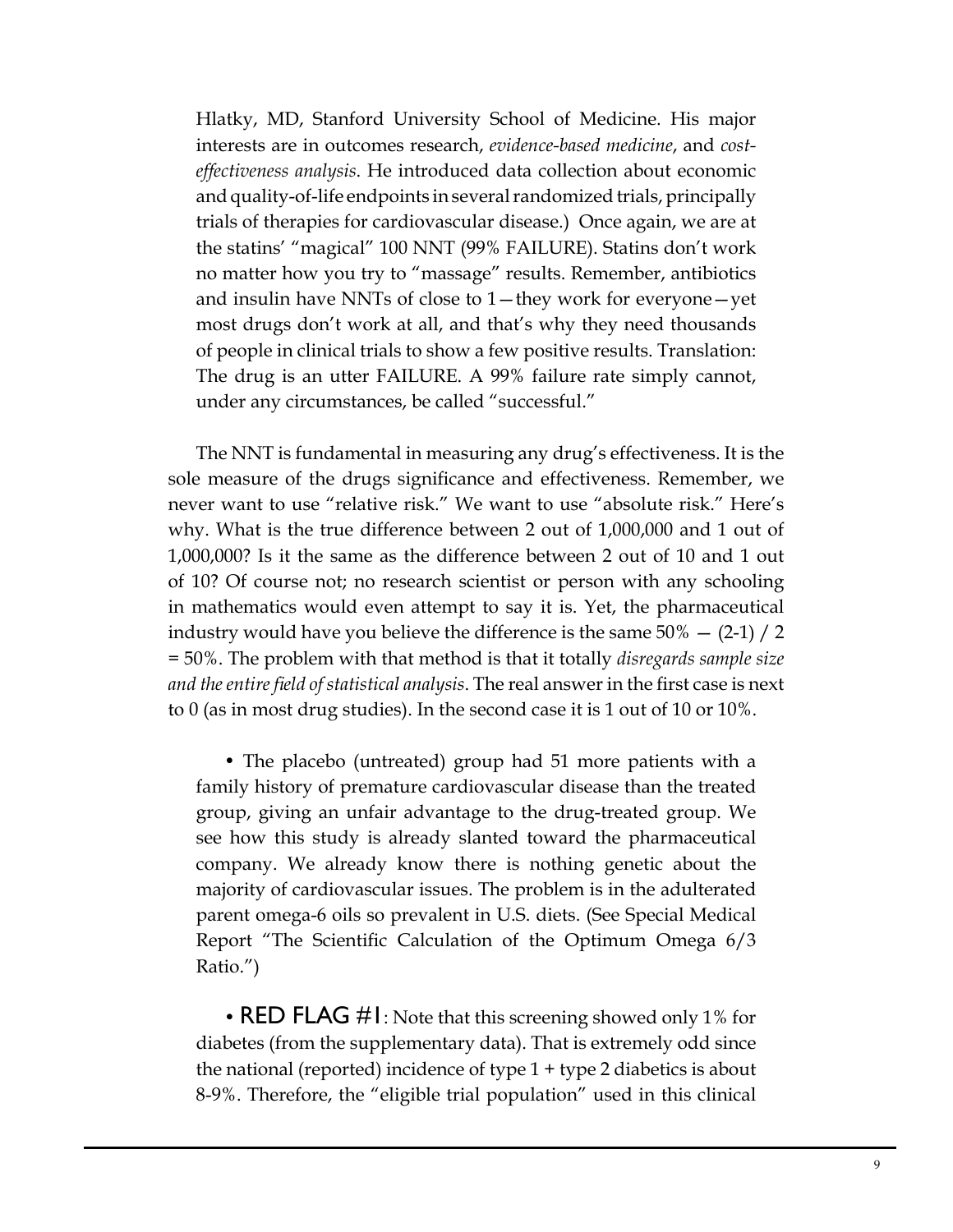trial was NOT a normal population, which tells a lot. There were 270 new cases of diabetes for the drug group compared to 216 cases for the placebo group. Diabetes is a very strong factor in increased heart disease. If the study had been allowed to run to completion instead of being terminated early when the results were favorable to the pharmaceutical company, would the drug group have had more heart disease? We will never know because they didn't want anyone to learn of such a bad outcome.

• RED FLAG #2: When the study terminated, 25% had stopped taking treatments. **This fact alone invalidates the trial**. How any physician can tolerate this failure of the necessary conditions of the trial and go on to say the drug works mystifies me. This is an absurd study condition and completely invalidates its conclusions, because all patients were initially screened for 30 days using the drug before they were included in the trial. Most "problem patients" would have been eliminated during that time. This strongly suggests that the statin caused enough negative patient side effects long-term that a huge number of patients decided to quit. The authors reported the same amount of side effects in both groups. We aren't told how this measure of equal side effects was accessed and it doesn't make sense because *statins are known to cause significant harmful side effects*, such as muscle pain, decreased cognitive ability, chronic exhaustion, and impotence. A "must read" book detailing the significant, widespread, harmful effects of statins is *Statin Drug Side Effects* by Duane Graveline, M.D., a personal victim of their ubiquitous cognitive impairment. This book details the biochemistry of how statins *negatively impact every patient's* delicate cellular machinery to some degree.

• This is another "red-flag" warning that something is amiss with the conditions and results of this study. Furthermore, "adverse events" do not include exhaustion or impotence, which are significant negative side-effects of statins normally counted in statin studies. In addition, the increased harmful trends reported in kidney, liver, and gastrointestinal disorders are not good for the statin group, either.

• RED FLAG #3: The trial lasted a median of about just 2 years while results were still "reasonable" for the pharmaceutical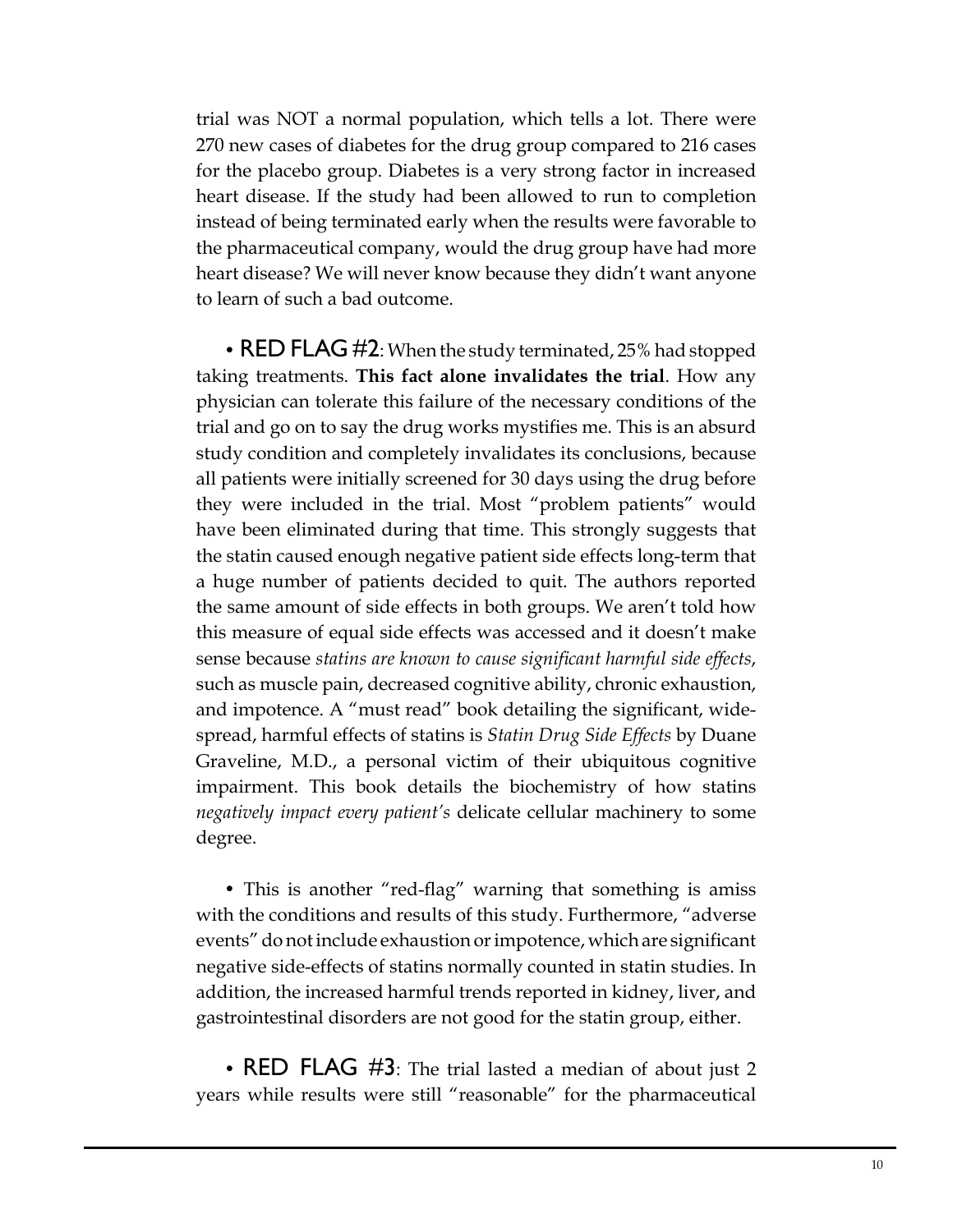company. Many patients had taken the statin for less than 1 year. What would happen if patients continued to take the drug over the next 2-3 years? This should be a mandatory requirement because patients placed on statins are often on them for life. Another "redflag" warning should be raised for this serious study deficiency. Furthermore, in an elderly population, typically on a drug like this, the incidence of serious adverse events is not likely to be linear over a long period of time; more complications, especially liver/kidney related, will occur with increasing age. This is another reason why the study should have been allowed to continue for at least 2 more years, as it was originally designed.

• RED FLAG #4: This trial reported patient benefits quickly, contradicting studies of high-risk patients over many years. If a drug works, it should work well in a high-risk population. **The 3-year CORONA study with the same drug, Crestor, FAILED miserably in preventing heart disease even while significantly lowering CRP (an absolute 37% decrease)!** (*Medscape Medical News*, Nov. 6, 2007). Statins don't work because they focus on the wrong metabolic pathway to produce the results desired. If this drug worked, results would be both similar and more significant with NNTs  $\leq 10 - at$  least a 10% success rate.

• RED FLAG #5: A major "overlooked" event was that newly diagnosed diabetics occurred at a rate of 0.6% with Crestor compared to placebo. The increased incidence of contracting diabetes occurred at only a slightly lower percentage than the reported lessening of the incidence of heart disease and cardiovascular-related mortality. The increase in the incidence of diabetes in the drug group was higher than the percentage of patients helped as evidenced in decreased nonfatal heart attacks. **TRANSLATION: Taking Crestor means you risk contracting diabetes in exchange for the possible decrease in nonfatal cardiovascular events**. Adverse drug side effects are common with statins, including increased incidence of cancer (see Peskin, *Townsend Letter* article February/March 2008 "Statins and Increased Cancer: The Hidden Story and New Solution.") Now you can add a higher chance of diabetes, too. Another "red-flag" warning about this study—and statins—should be raised.

• RED FLAG #6: Good science mandates that the results of a study or experiment be independently verified and replicated before recommending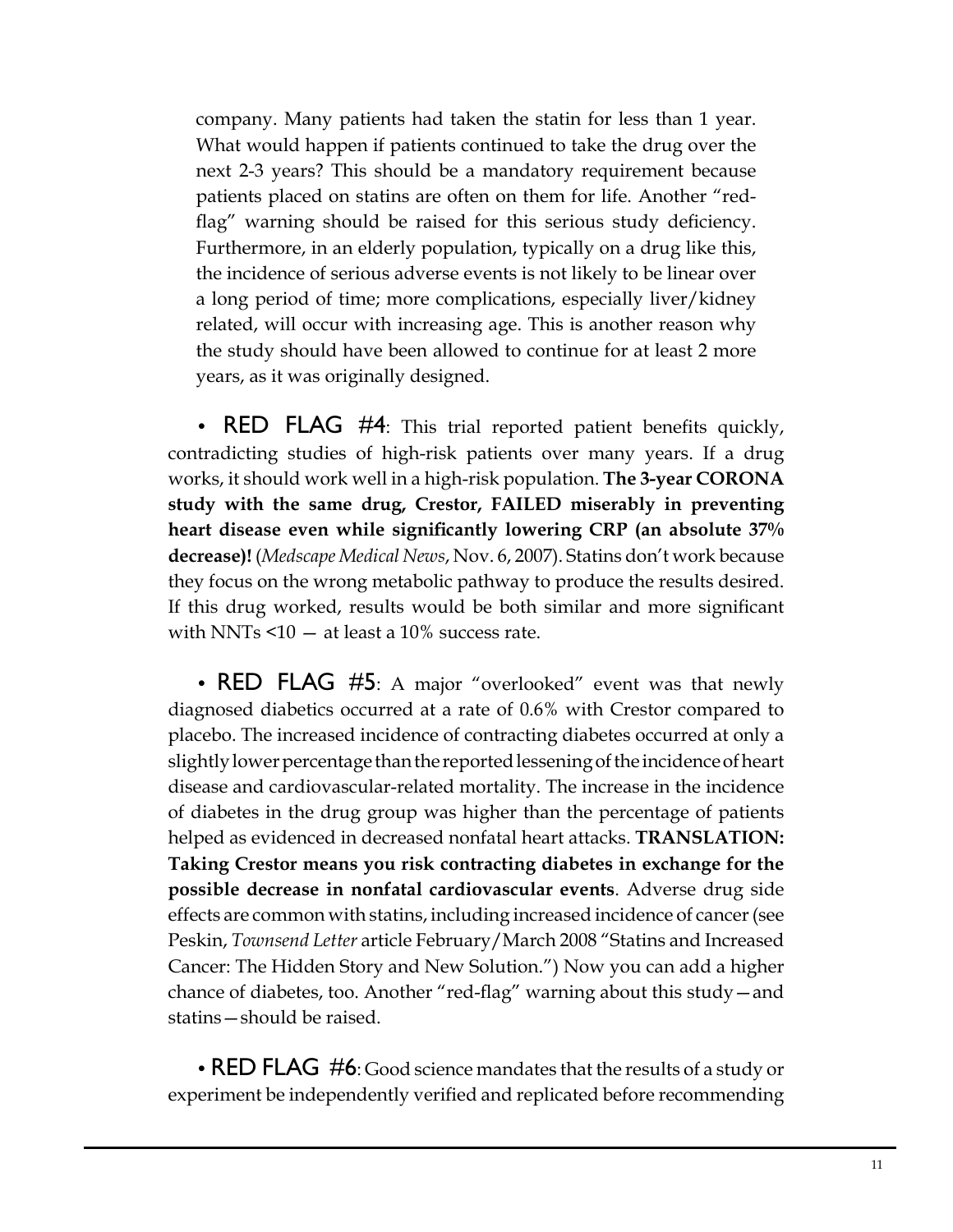that asymptomatic people should be placed on a drug for life. Not so in this case. Another "red-flag" warning should be raised.

• RED FLAG  $#7$ : Lastly, JUPITER is touted as showing that statins are a treatment for levels of C-reactive protein above 2.0 mg/liter, a known marker of inflammation. This is NOT the case at all. The trial did not compare patients taking Crestor with high and low C-reactive protein values. The next section will discuss the C-reactive protein marker in detail.

## WARNING: C-Reactive Protein Conclusively Does NOT Cause Heart Disease

CRP is only a generalized marker of inflammation. The following finding was just published in the Oct. 30, 2008 issue of the *New England Journal of Medicine*, in a study authored by Borge Nordestgaard, MD, et al. Here's what their experiment showed in the *NJM*, as reported in *Scientific American* on October 29, 2008:

"**Since people with different genetic make-up are naturally predisposed to have different levels of CRP**, the researchers did genetic testing on 50,000 people in Denmark to see if people with naturally high CRP levels had higher heart risks.

"We simply looked at those with lifelong high levels [of CRP] due to C-reactive protein genetic variation versus those with medium and low levels," Nordestgaard said in a telephone interview.

Newsflash October 2008:

**"It turned out that even if you have genetically high levels, you have exactly the same risk of heart disease or stroke as if you have genetically low levels,"** he said.

"And because the study was so big, it has enough statistical power to answer the question about CRP.

"'Atherosclerosis is an inflammatory disease. So, **C-reactive protein is simply measuring how inflamed is the atherosclerosis** you have,' he said.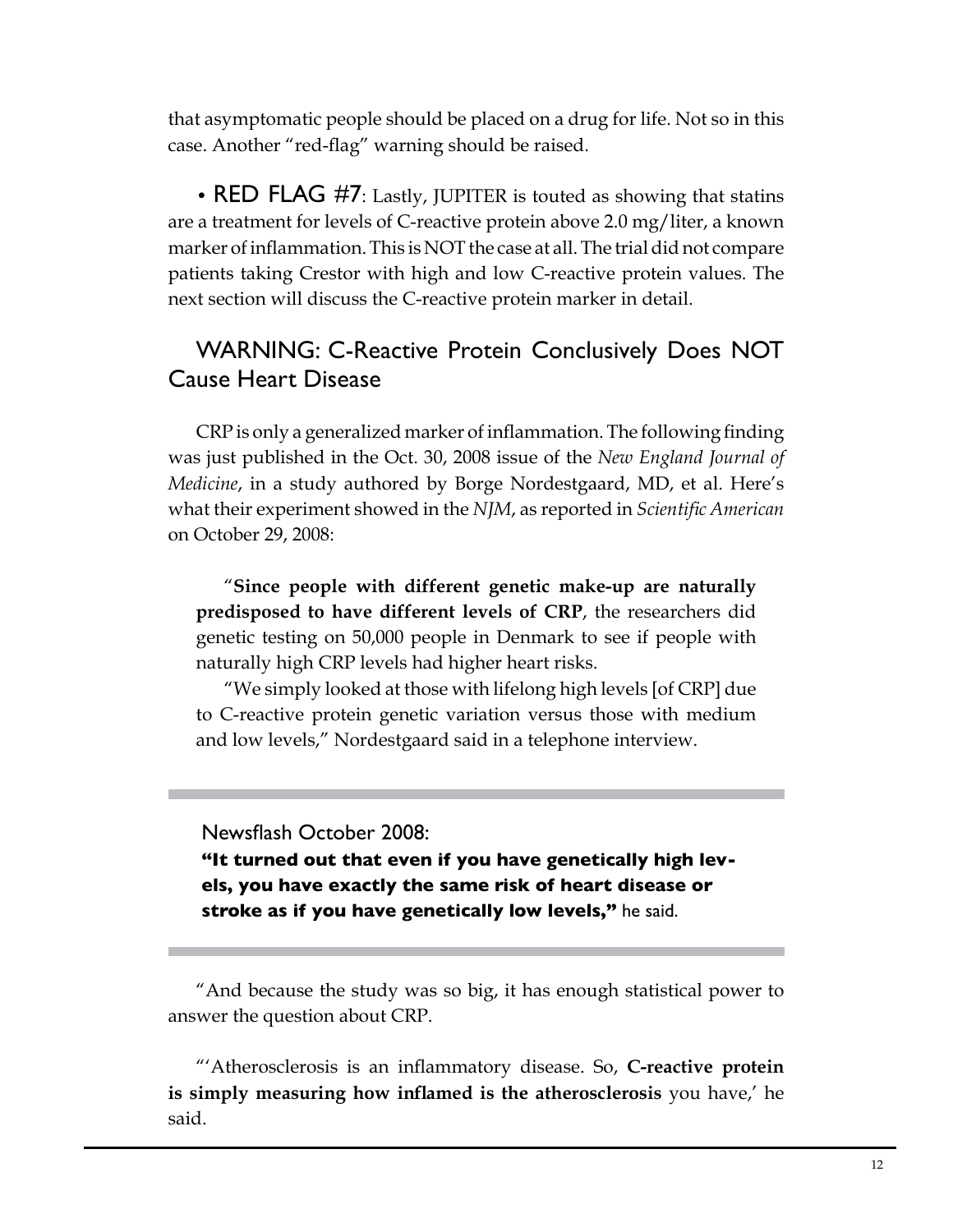Nordestgaard said the **findings are likely bad news for companies developing compounds that lower levels of CRP**.

"'I think they [pharmaceutical companies] should seriously consider whether it's a good idea to spend money developing these drugs,' he said, noting **CRP is one of the body's natural defenses against disease**." [Emphasis added]

In theory, people whose genetic profile gave them high levels of CRP should demonstrate an increased incidence of ischemic diseases such as heart attack and stroke—if the causal theory is true. But no such relationship was found. By contrast, a study of the genes for apolipoprotein E—a protein that governs blood levels of cholesterol's apo (B) in which the parent omega-6 resides—did find such an association for people in the study. People genetically destined to have high levels of cholesterol [not supplemented with correct PEO ratios] did have a higher risk of heart disease and stroke, the study found. Therefore, CRP is a risk factor, but not causal to cardiovascular disease.

The University of Maryland Medical School study of more than 15,000 adults concluded that CRP appears to be closely linked to traditional heart disease risk factors, but is *not an independent risk factor*. The findings appear in the Oct. 10, 2008 issue of the *Archives of Internal Medicine*.

CRP is a protein that can rise with short-term infections, injuries, or inflammatory process anywhere in the body. Elevated levels are associated with injury from anywhere and include even anger and stress.

The failure of "the cholesterol theory" is reaching grand proportions so anything new that changes the focus is gobbled up by the medical profession. Here's what was recently stated at the American Heart Association's Scientific Sessions 2008 (reported by Medscape and accessed November 18, 2008) by Dr. Robert Rosenson, who focuses research on LDL particle size, not amounts: "**LDL particles are a much stronger predictor of risk than LDL cholesterol… The questions is, why are we still relying on a marker that is not a predictor of severity of disease?**"

Shockingly, Dr. Rosen points out that although statins lower total LDL cholesterol amounts, the particle concentration (lower particle size) typically increases, making risk of a heart attack worse, not better.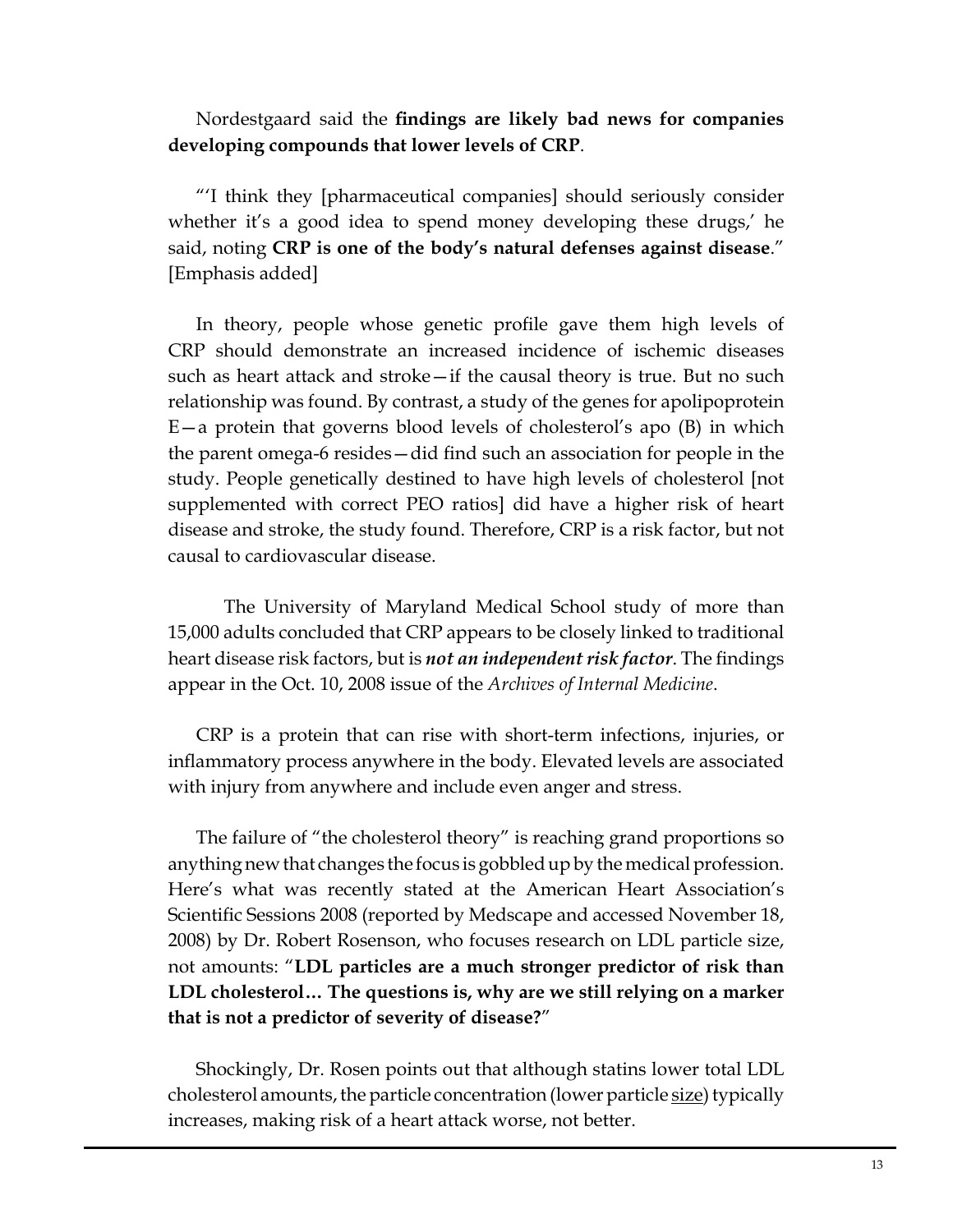Newsflash 2008: A New Focus—LDL-Cholesterol NOW called Meaningless!

Dr. James Stein (University of Wisconsin Medical School, Madison) and Dr. Steven Nissen (Cleveland Clinic) praised the JU-PITER investigators and the study sponsor for **EXPOSING the current** *LDL-cholesterol thresholds for lipid lowering therapy as arbitrary***… "Many patients with heart attacks have normal LDLcholesterol values….**"\*

Dr. Steven Nissen pointed out that there has been **a lot of recent pushback against the cholesterol hypothesis**, with many speculating that **lowering LDL-cholesterol levels had no impact on the reduction of cardiovascular risk**…. (Emphasis added.)

\* *Medscape Medical News*: AHA 2008: JUPITER Hits New Orleans: Landmark Study Shows Statins Benefit Healthy Individuals With

High CRP Levels. (CME/CE release date: Nov. 10, 2008)

The medical journal article, "Socioeconomic and racial/ethnic differentials of C-reactive protein levels: a systematic review of populationbased studies," published online by *BMC Public Health* (2007, 7:212, doi:10.1186/1471-2458-7-212, available at: www.biomedcentral.com/1471- 2458/7/212) authored by by A. Nazmi and C. Victora, stated:

Researchers utilizing Mendelian randomization techniques have found that certain genotypes are associated with higher CRP levels but that individuals with *these genotypes are not necessarily at increased risk for cardiovascular events* **[26-29].**<sup>1</sup>  **This calls into question the assumption that CRP levels are, per se, causally associated with risk for CHD**….

<sup>1 (</sup>References 26-29 in that article are: Davey Smith G, et al., Association of C-Reactive protein with blood pressure and hypertension: Life course confounding and Mendelian randomization tests of causality, *Arterioscler Thromb Vasc Biol* 2005,25:1051-6;Timpson NJ, et al., C-reactive protein and its role in metabolic syndrome: mendelian randomisation study, *Lancet* 2005;366:1954-59; Casas JP, et al., Insight into the nature of the CRP coronary event association using Mendelian randomization, *Int J Epidemiol* 2006;35:922-31.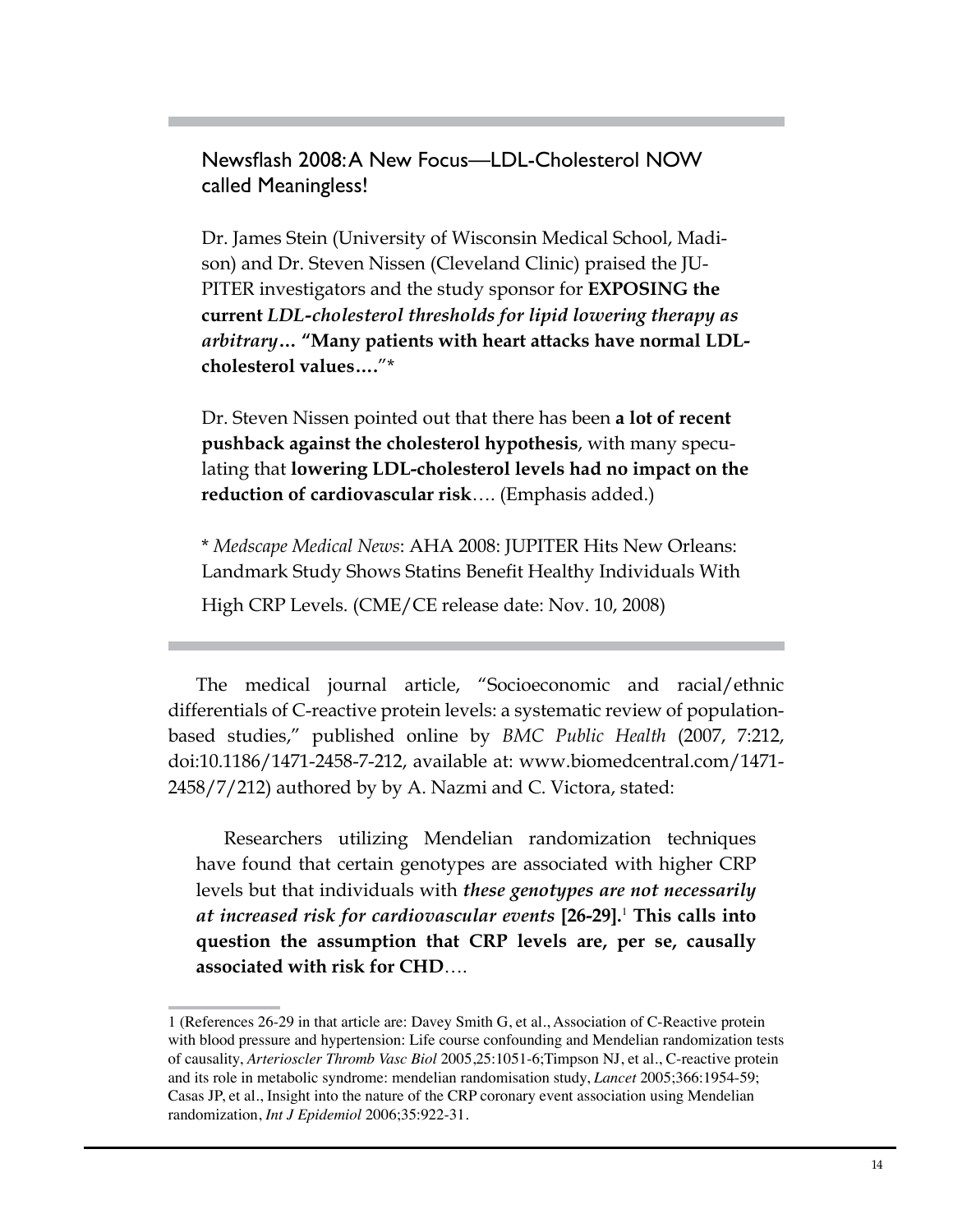In 2005, *Clinical Chemistry* published the paper titled "Novel protein markers of acute coronary syndrome complications in low-risk outpatients: A systematic review of potential use in the emergency department" (51;11:2005-12). Mitchell AM, et al., state in their conclusions:

The most important observation of this review is that **there are very few studies that address the prognostic value of these markers** in the low-risk general emergency department population… Only **C-reactive** protein has been sufficiently studied to allow aggregation of the data, and these **results demonstrate no better test performance than would be expected by random allocation of diagnosis**. The threshold for a positive C-reactive protein remains unknown. (Emphasis added)

Back in 2004, the *New England Journal of Medicine* published "C-reactive protein and other circulating markers of inflammation in the prediction of coronary heart disease," authored by John Danesh et al. (350:1387-97). The conclusion states:

**C-reactive protein** is a relatively *moderate predictor* of coronary heart disease and **added only marginally to the predictive value** of established risk factors for coronary heart disease. These findings suggest **that recent recommendations regarding the use of measurements of C-reactive protein in the prediction of coronary heart disease may need to be reviewed if one wants to actually make a recommendation based on science rather than wishful thinking**.

Note: The fluctuations (standard deviations) were huge for C-reactive protein in the treated group  $(1.75 \pm 5.3)$  and in the controls  $(1.28 \pm 5.2)$ .

### ◗ *Life-Systems* **Engineering Science Commentary**

Here's why the reporting of the JUPITER Study in the medical press is misleading.

1. Taking results of a study applied to an aging population and automatically applying it to everyone is irresponsible and hazardous.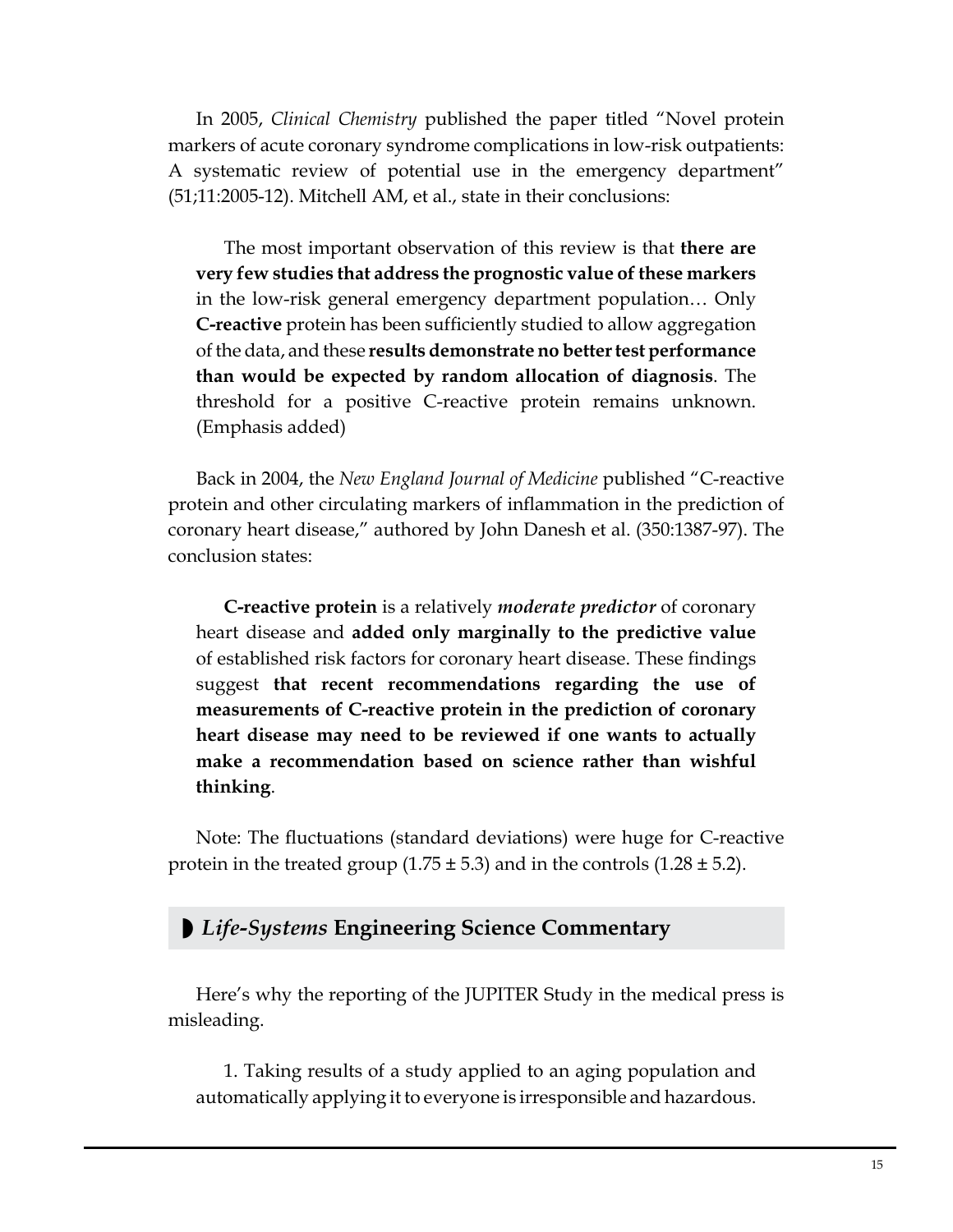Next, are the pharmaceutical companies going to try to apply these results to children, too?

2. A 30-day "trial" was given in which patients with adverse reactions to medication were immediately thrown out and not included in the study. **This is unprecedented in a clinical study and COMPLETELY invalidates any generalization of findings whatsoever (only 1 out of every 5 patients screened were enrolled an 80% study rejection rate)**. You can't then go back and say this same excluded group, which most physicians will see in their practices, will benefit—because they had bad reactions to the drug and quickly stopped taking it.

3. This study has no independent verification.

4. This study's result shows the same kind of unremarkable results as other statin studies. They clearly showed statins don't work as demonstrated by extremely high NNTs (100+).

5. This study still had an NNT of over 100 - 99% failure. In sharp contrast, both antibiotics and insulin have NNTs close to or equal to 1—100% SUCCESS.

6. The results of this study are counter to numerous C-reactive protein experiments as detailed above.

7. Your risk of contracting diabetes increases with the drug.

8. The horrific side-effects of all statins, including Crestor, will often include, in addition to raised likelihood of diabetes: muscle pain, erectile dysfunction, and cognitive problems. With the drug, you will lower your cholesterol and also become weak, stupid and impotent as *Statin Drug Side Effects* by Duane Graveline, M.D. so aptly describes. You must give the pharmaceutical companies some credit for making these side effects seem acceptable.

9. The entire "cholesterol hypothesis," while unsupported by medical physiology, was propagated by the pharmaceutical companies (who manufacture statins) in order to convince physicians